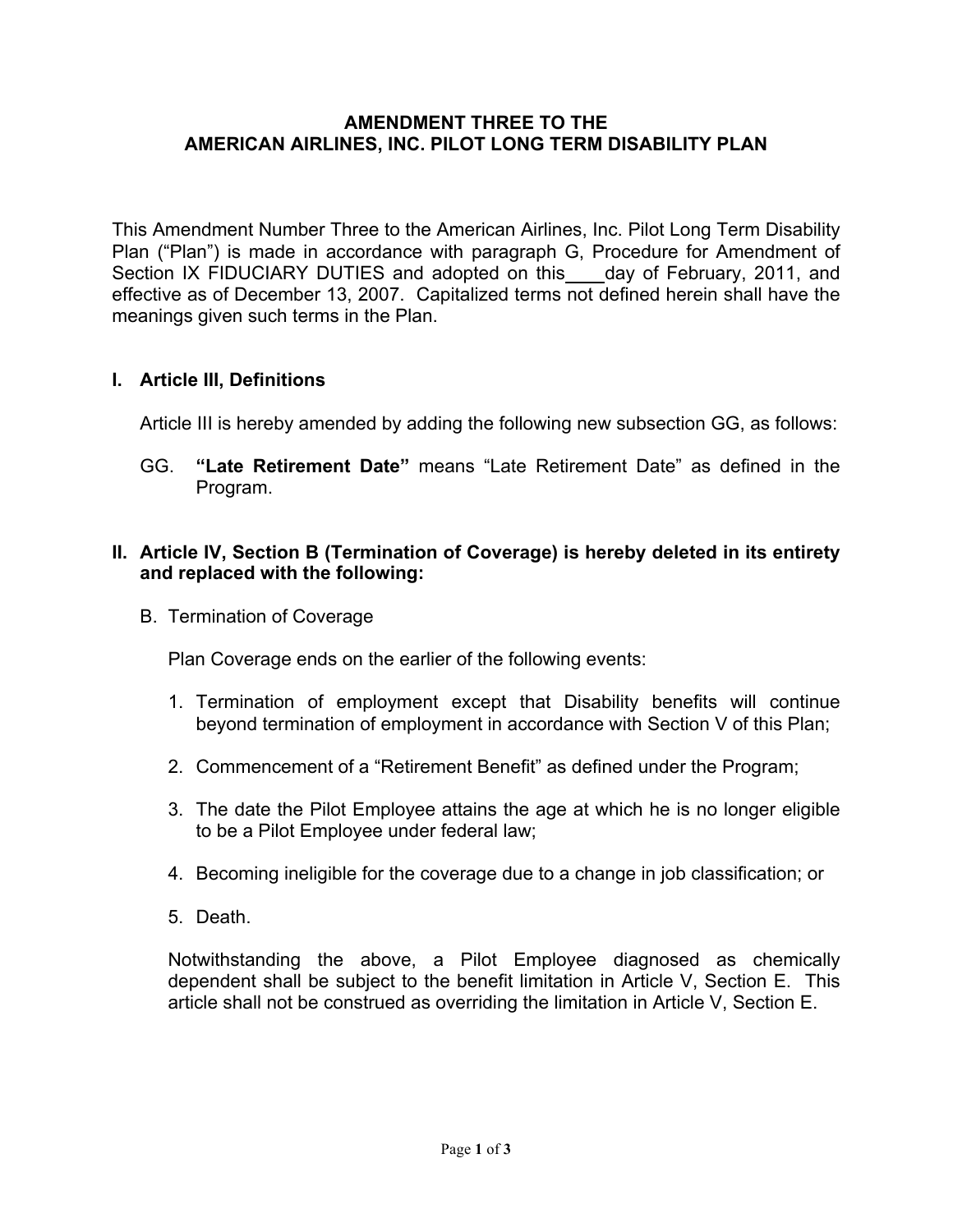### **III. Article V, Section E, subparagraph (1) is hereby deleted in its entirety and replaced with the following:**

(1) Shall be entitled to a lifetime maximum of up to eighteen (18) months of payments from the point in time the Pilot Employee is diagnosed as chemically dependent, or until the Pilot Employee experiences an event described in Article IV, Section E or Article VI, Section E (whichever is earlier).

# **IV. Article VI, Section E (When Disability Benefits End or Are Suspended) is hereby deleted in its entirety and replaced with the following:**

E. When Disability Benefits End or Are Suspended

Disability benefits end on the earlier of:

- 1. The date the Disability ceases;
- 2. The payment of the maximum number of payments as stated in Section V;
- 3. The commencement of a "Retirement Benefit" under the Program;
- 4. The date the Pilot Employee attains the age at which he is no longer eligible to be a Pilot Employee under federal law; or
- 5. Death.

Notwithstanding the above, a Pilot Employee diagnosed as chemically dependent shall be subject to the benefit limitation in Article V, Section E. This article shall not be construed as overriding the limitation in Article V, Section E.

Disability benefits will be suspended during the following situations:

- 1. Periods of Furlough, or
- 2. In the event the Pilot Employee works for the Company in a capacity other than as a pilot, his Disability benefits shall not be paid while he is employed in such capacity.

### **V. Article VI shall be amended to include a new section, Section G, as follows:**

G. Payment of Proceeds for a Deceased Pilot Employee

In the event that a Pilot Employee has been approved for or is receiving initial or ongoing payment of Long Term Disability benefits, and such Pilot Employee dies